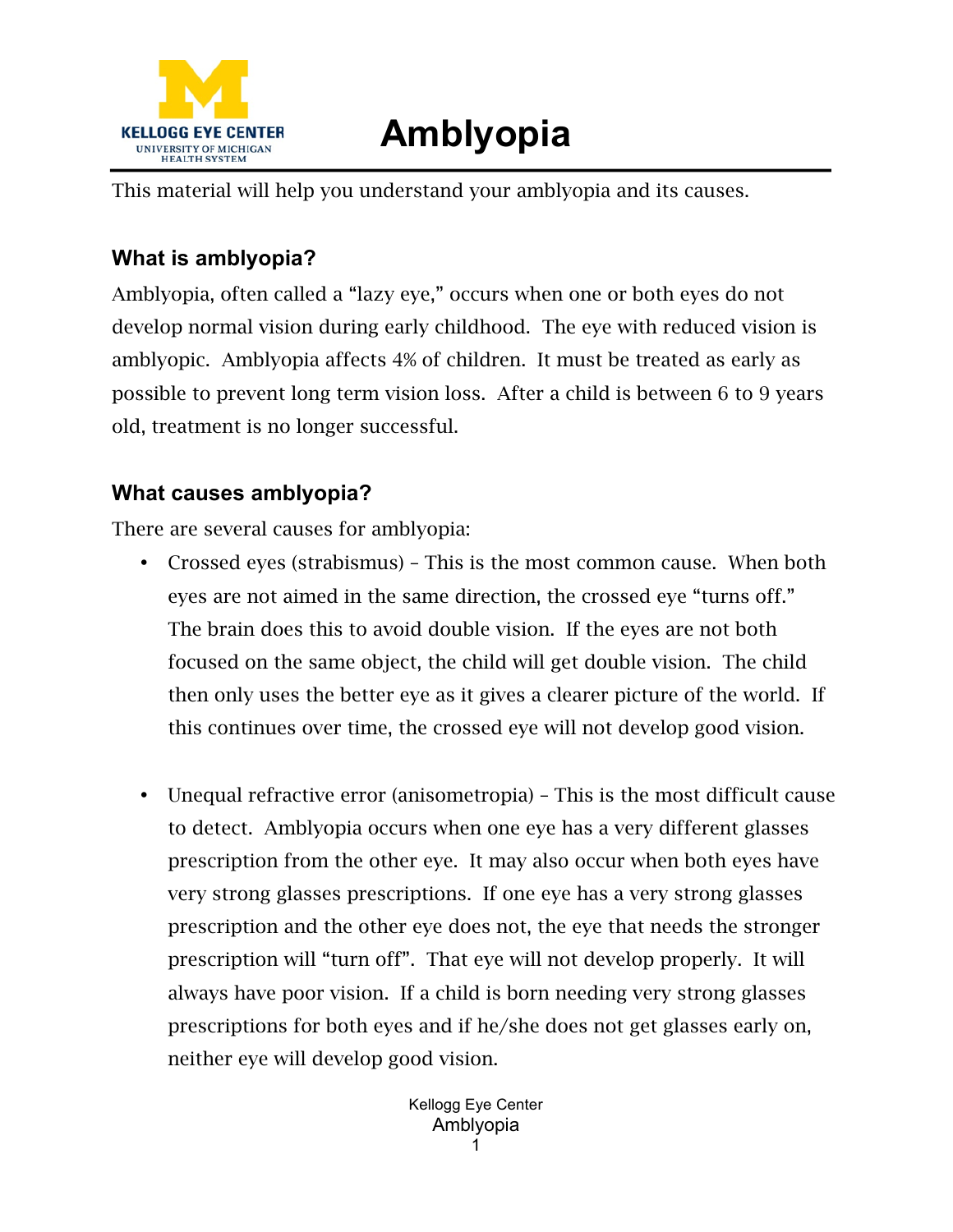• Other less common causes of amblyopia are early childhood eye disorders that prevent an image from being focused clearly on the back of the eye. These can range from a droopy eyelid blocking vision to a cataract or cloudy cornea blocking light from coming into the eye and projecting a clear image.

## **How is amblyopia treated?**

Amblyopia can only be treated during childhood. Unequal refractive error and crossed eyes leading to amblyopia are best treated during the toddler years. Problems that block vision as those listed above need to be treated when children are very young to avoid amblyopia. Once the weaker eye is treated for its vision problem, the stronger eye is patched so that the child is forced to use the weaker eye. Patching is often needed for months or years to develop the best possible vision in the weaker eye.

**For more information, scan these codes with your smartphone or visit the websites listed.** 



http://www.kellogg.umich.edu/patientcare/conditions/amblyopia.html